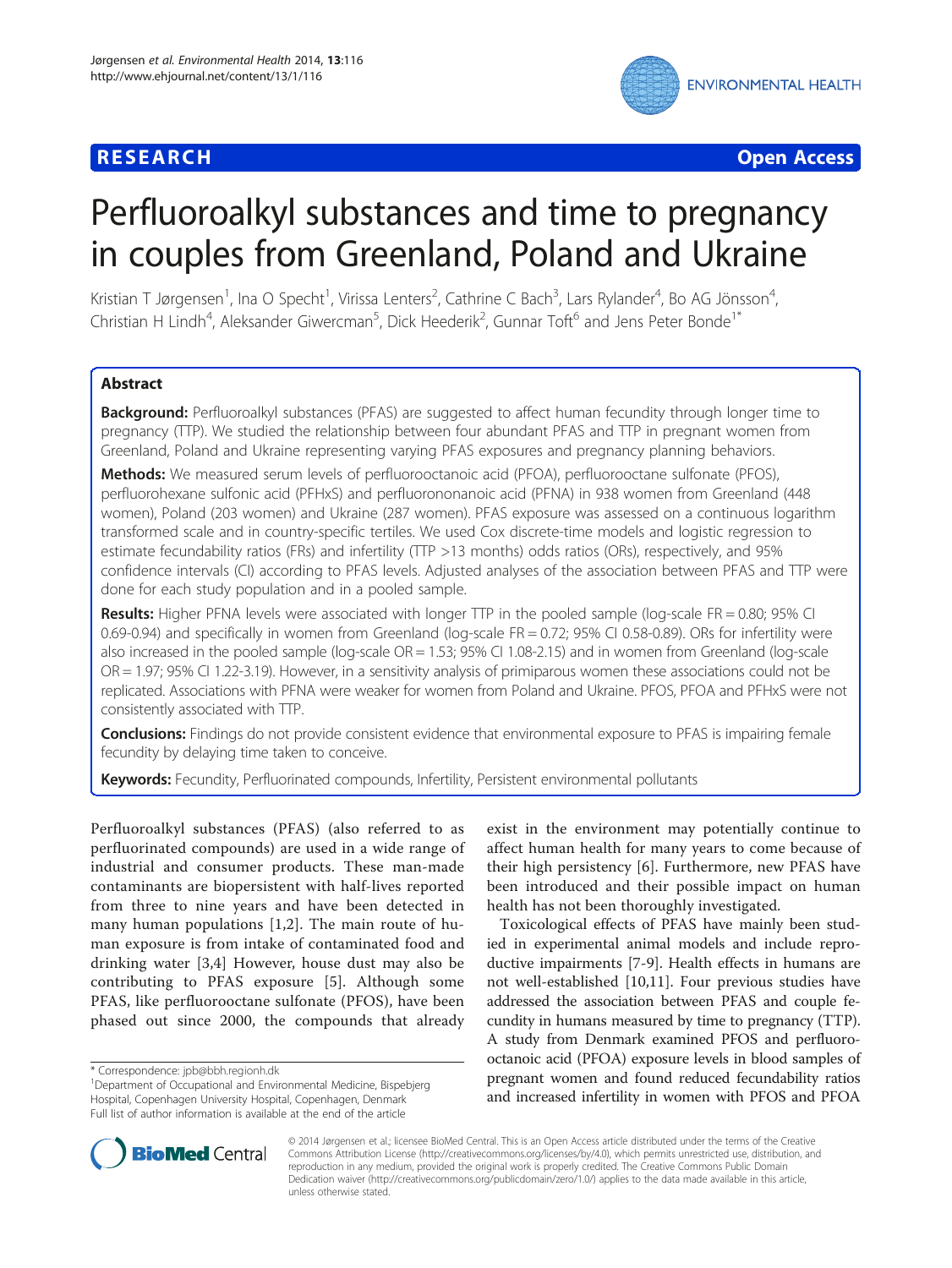levels above the 25th percentile of the exposure distribution corresponding to plasma concentrations of 26.6 ng/ml and 4.9 ng/ml, respectively [\[12](#page-7-0)]. These associations were confirmed when the authors restricted the analysis to pregnant primiparous women [\[13](#page-7-0)]. A case– control study from Norway found increased odds of subfecundity (TTP >12 months) in women with high exposure to PFOS and PFOA. However, these findings were not confirmed when restricting to primiparous women [[14\]](#page-7-0). A prospective study from the US assessed the relationship between seven PFAS as well as other persistent environmental pollutants and couple fecundity in pregnancy planners. Overall they did not find much support for an association between PFAS exposure and TTP [[15](#page-7-0)]. Also, a Danish prospective study of pregnancy planners found no association between seven PFAS and TTP despite relatively high exposure levels [[16](#page-7-0)].

On the basis of the existing literature it is therefore unresolved whether environmental exposure to PFAS may affect human fecundity. This study is addressing the association between exposure to PFAS and time taken to conceive and is distinguished from earlier studies by inclusion of three study populations from three geographical regions which provides opportunities to examine consistency of findings across different populations studied according to uniform study protocols. Moreover, this is the first study taking PFAS exposure of both partners into account. The study included measurements of the four PFAS found in highest concentrations in humans; PFOA, PFOS, perfluorohexane sulfonic acid (PFHxS) and perfluorononanoic acid (PFNA) [\[10](#page-7-0)].

## Methods

## Study populations

This study is based on the INUENDO cohort including a total of 1710 pregnant women from Greenland, Poland (Warsaw) and Ukraine (Kharkiv) enrolled during antenatal care visits between May 2002 and February 2004. The participants were at least 18 years old and born in the country of study. They were asked to complete a questionnaire and give a blood sample at enrolment. The participation rates were 90% (598/665) in Greenland, 68% (472/690) in Poland, and 26% (640/2478) in Ukraine. One of the reasons that a large number of pregnant women refused to participate in Ukraine was concern that the collection of a blood sample (altogether 35 ml whole blood) would imply a health risk [[17\]](#page-7-0). An analysis of demographic and reproductive data in a large sample of women that declined participation did not indicate that the Ukranian sample is a select group [\[17](#page-7-0)]. The INUENDO study population has been described in detail elsewhere [[17](#page-7-0)].

A group of 437 women became pregnant despite use of birth control and thus had no eligible TTP, and for

131 women we had no information regarding TTP. A further 204 women did not provide a blood sample. Thus, the final cohort of women providing both questionnaire data and a blood sample comprised 938 women with 448, 203 and 287 women from Greenland, Poland and Ukraine, respectively.

#### Time to pregnancy data

Information on the time taken to conceive the current pregnancy was obtained by the following two questions: (1) Leading up to this pregnancy, when was it that you started having sexual intercourse without using any birth control to prevent pregnancy?" Month: Year: We now call this the "STARTING TIME". (2) How long was it from that "STARTING TIME" until you became pregnant? (The date you became pregnant is the date you conceived) How long? Weeks: and/or Months:\_\_\_\_\_\_ and/or Years: \_\_\_\_\_\_. Further details are provided in [[17](#page-7-0)].

## Analysis of PFAS

The laboratory analysis of serum concentrations of PFOA, PFOS, PFHxS and PFNA has been described in detail elsewhere [\[18,19](#page-7-0)]. In short, PFAS were analyzed with liquid chromatography tandem mass spectrometry. Limits of detection (LOD) were the following: PFOA 0.04 ng/ml, PFOS 0.2 ng/ml, PFHxS 0.02 ng/ml and PFNA 0.03 ng/ml. For all four PFAS the detection frequency was 100%. The reproducibility of the method was determined as the coefficient of variation of duplicate samples analyzed on different days and found to be 6% for PFOA, 5% for PFOS, 8% for PFHxS and 9% for PFNA. The analyses of PFOS and PFOA are part of the Round Robin inter-comparison program (Professor Dr. med. Hans Drexler, Institute and Out-Patient Clinic for Occupational, Social and Environmental Medicine, University of Erlangen-Nuremberg, Germany) with results within the tolerance limits.

## Statistical analyses

Each study population was studied separately where all measures of female serum concentrations of PFAS were i) categorized into country-specific tertiles with the lowest category for each country serving as reference category, and ii) handled on a continuous logarithm transformed scale. We also studied the association between TTP and PFAS on the continuous log-scale for a pooled sample consisting of all 938 study participants. We calculated fecundability ratios (FRs) with 95% confidence intervals (CIs) using a discrete-time Cox regression model that handled the underlying time scale – the TTP in months – as a discrete scale. The FR represents the probability of conceiving during a time period (e.g., one month or one menstrual cycle) within one group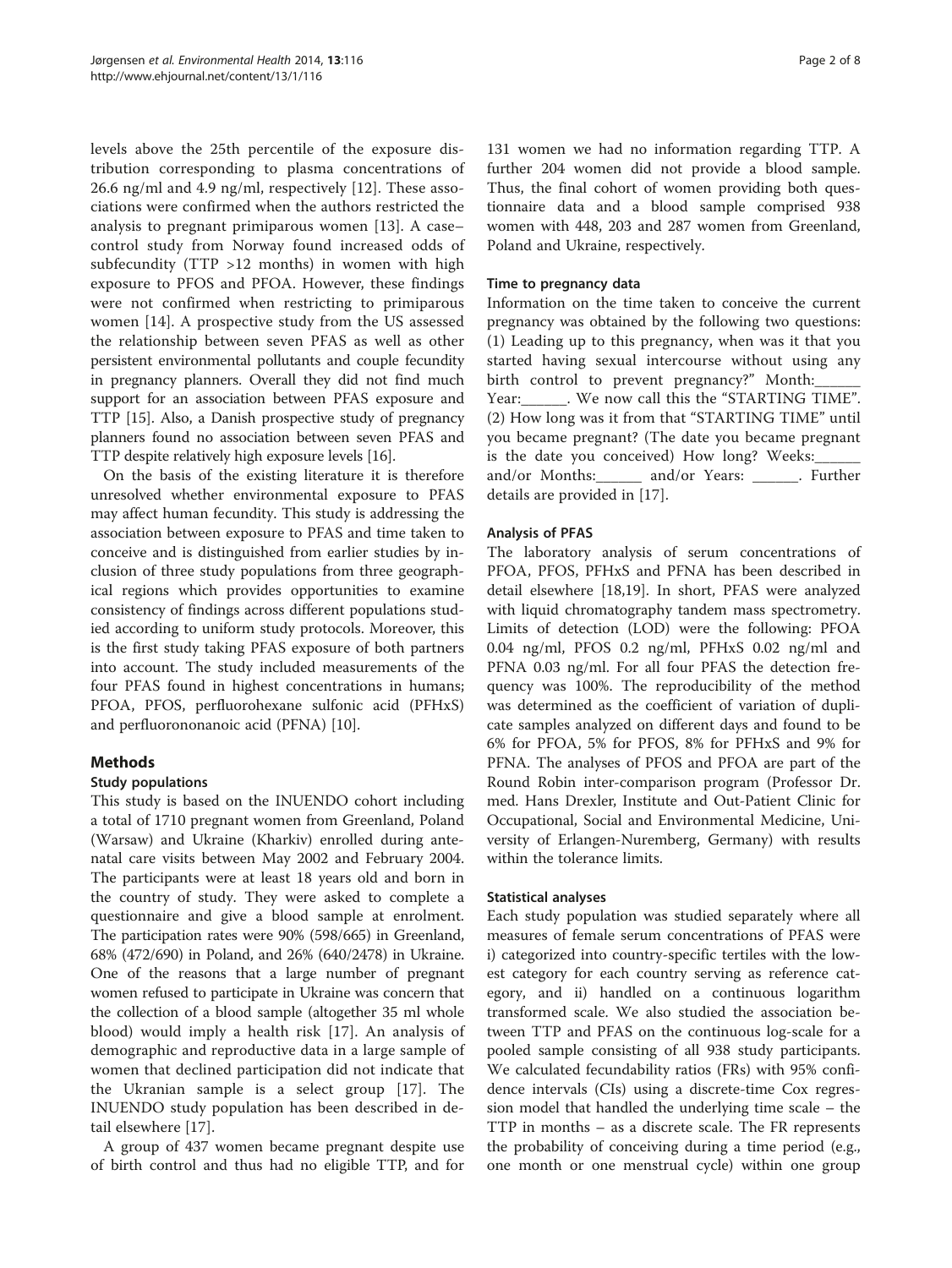compared to the probability in the reference group. Instead of censoring after 12 months, TTP was censored after 13 months in order to take digit preference into account (proportionally more women recall TTPs of 12 months compared to 11 and 13 months). All FR analyses were adjusted for maternal age (<25, 25–29, 30+ years), self-reported smoking status (yes, no), parity status (primiparous, 1, 2+ children), maternal body mass index (BMI,  $\langle 20, 20-24, 25+ \rangle$  and gestational week at interview and blood sampling (gestational week 1–20, 21–30, 31+). In the pooled analysis an additional adjustment was made for country. Odds ratios (ORs) and 95% CIs were calculated in a logistic regression analysis in which women with TTPs >13 months were categorized as infertile (despite they eventually became pregnant), while women with TTPs ≤13 months were fertile. The OR analysis was adjusted for the same covariates as in the Cox regression model. Spearman correlation coefficients  $(r<sub>s</sub>)$  were used to assess country-specific correlations between PFAS in women and correlations between levels in men (see below) and women. Two-sided statistical tests were applied and P-values <0.05 and 95% CIs excluding unity were considered statistically significant. The statistical analysis was conducted in SAS statistical software version 9.3.

In a number of supplementary analyses we tested the robustness of the main findings. I) We restricted to primiparous women and calculated FRs and infertility ORs based on the original PFAS tertile levels used in the main analysis. Restriction to primiparous women was considered essential to bypass reverse causality that may be introduced by the association between prolonged time to pregnancy and increasing PFAS levels with time after delivery [[20,21](#page-7-0)] II) We analyzed the association between male serum levels of PFAS and couple TTP for 401 male spouses of the female participants who also provided a blood sample (160 men from Greenland, 146 men from Poland, and 95 men from Ukraine). The analysis concerning male PFAS levels was adjusted for paternal age (<25, 25–29, 30+ years), paternal BMI (<20, 20–24, 25+) and maternal age (<25, 25–29, 30+ years). In the pooled sample we additionally adjusted for country. FRs were based on couple TTP according to country-specific PFAS tertiles and the continuous logscale of PFAS exposure.

## Ethical approval

The study was approved by the relevant scientific ethical committees in Greenland, Poland and Ukraine and all participants signed an informed consent.

# Results

The median TTP was 4 [interquartile range (IQR) 2–8], 4 (IQR 2–9) and 5 (IQR 3–13) months for women from

Greenland, Poland and Ukraine, respectively. The proportion of infertile couples (TTP >13 months) was 14% in Greenland, 16% in Poland and 20% in Ukraine. The median gestational week of enrolment and blood sampling was week 24 (IQR 18–32) for Greenland, 33 (IQR 31–35) for Poland, and 23 (IQR 12–33) for Ukraine. Women from Greenland generally had higher BMI, more children and were more likely to smoke compared to women from Poland and Ukraine. The educational level was higher for women from Poland than for women from Greenland and Ukraine. Women from Ukraine were generally younger than women from Greenland and Poland (Table 1). The coefficient of correlation for

Table 1 Characteristics of the cohort according to body mass index, age, number of previous childbirths, smoking status, education and gestational week of blood sampling

|                                                                              | Greenland | Poland   | <b>Ukraine</b> |  |  |  |
|------------------------------------------------------------------------------|-----------|----------|----------------|--|--|--|
| Maternal BMI                                                                 | n (%)     | n (%)    | n (%)          |  |  |  |
| <20                                                                          | 56 (13)   | 61(30)   | 93 (32)        |  |  |  |
| $20 - 24$                                                                    | 224 (50)  | 122 (60) | 156 (54)       |  |  |  |
| $25+$                                                                        | 164 (37)  | 17(8)    | 37 (13)        |  |  |  |
| Missing                                                                      | 4(1)      | 3(1)     | 1(0)           |  |  |  |
| Maternal age (yrs)                                                           |           |          |                |  |  |  |
| $<$ 25                                                                       | 224 (50)  | 28 (14)  | 200 (70)       |  |  |  |
| $25 - 29$                                                                    | 93 (21)   | 134 (66) | 61 (21)        |  |  |  |
| $30+$                                                                        | 117 (26)  | 41 (20)  | 22(8)          |  |  |  |
| Missing                                                                      | 14(3)     | 0(0)     | 4(1)           |  |  |  |
| Previous childbirths                                                         |           |          |                |  |  |  |
| 0                                                                            | 138 (31)  | 187 (92) | 227 (79)       |  |  |  |
| 1                                                                            | 138 (31)  | 12(6)    | 52 (18)        |  |  |  |
| $2+$                                                                         | 169 (38)  | 1(0)     | 4 (1)          |  |  |  |
| Missing                                                                      | 3(1)      | 3(1)     | 4(1)           |  |  |  |
| Smoking status                                                               |           |          |                |  |  |  |
| Non-smoker                                                                   | 118 (26)  | 167 (82) | 222 (77)       |  |  |  |
| Smoker                                                                       | 330 (74)  | 36(18)   | 65 (23)        |  |  |  |
| Maternal Education                                                           |           |          |                |  |  |  |
| Left school at age $\leq$ 17                                                 | 187 (42)  | 0(0)     | 87 (30)        |  |  |  |
| Left school at age $\geq$ 18                                                 | 44 (10)   | 6(3)     | 77 (27)        |  |  |  |
| Post school training                                                         | 162 (36)  | 18(9)    | 90 (31)        |  |  |  |
| University degree                                                            | 7(1)      | 157 (77) | 0(0)           |  |  |  |
| Other or unknown                                                             | 48 (11)   | 22(11)   | 33 (12)        |  |  |  |
| Time from last menstrual bleeding to interview and blood sampling<br>(weeks) |           |          |                |  |  |  |
| $01 - 20$                                                                    | 141 (31)  | 1(0)     | 112 (39)       |  |  |  |
| 21-30                                                                        | 151 (34)  | 35 (17)  | 61 (21)        |  |  |  |
| 31-42                                                                        | 128 (29)  | 152 (75) | 89 (31)        |  |  |  |
| Missing                                                                      | 28 (6)    | 15(7)    | 25(9)          |  |  |  |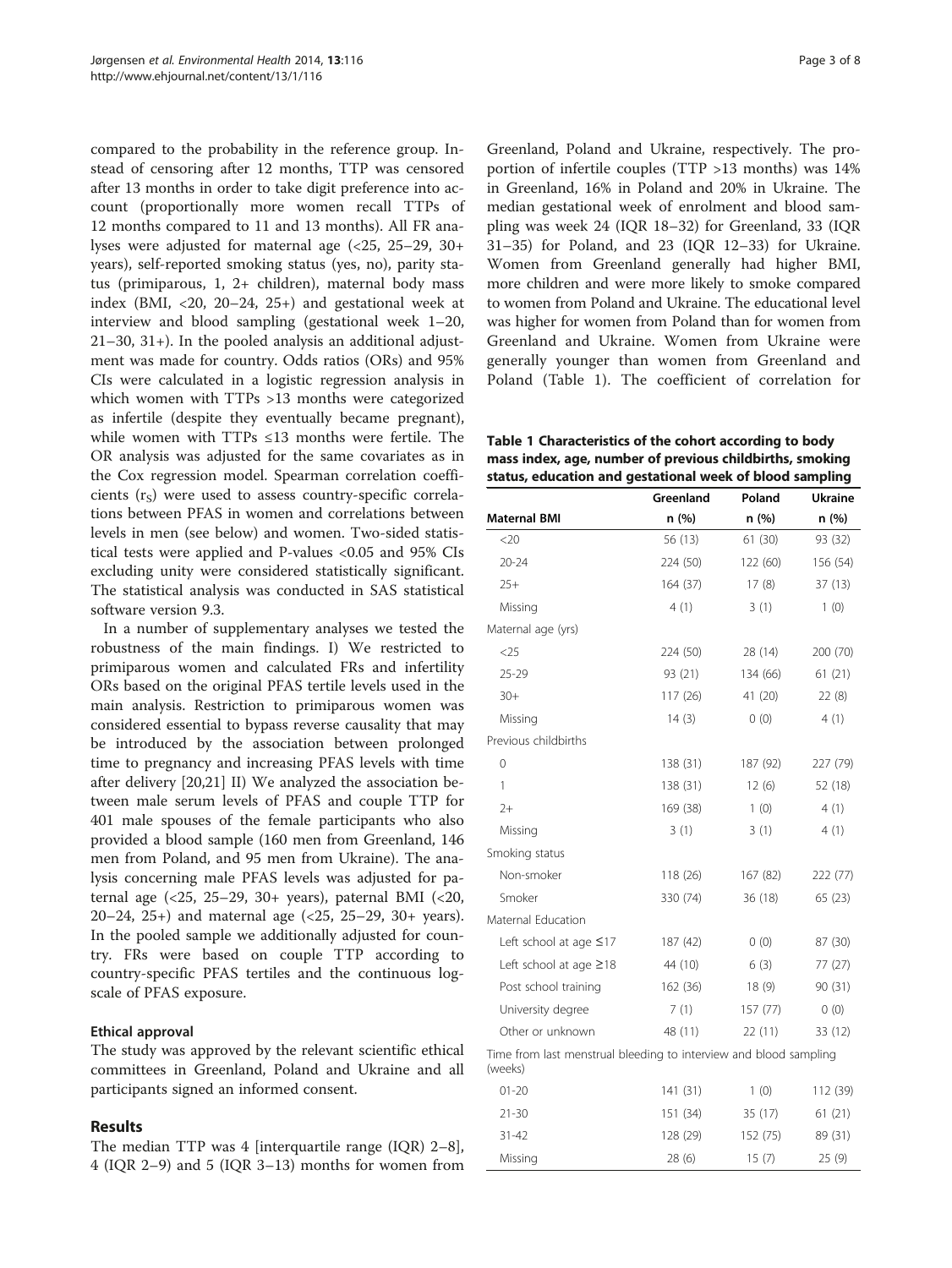parental ages was ranging from 0.56 (95% CI 0.49-0.62) in Poland to 0.69 (95% CI 0.65-0.73) in Ukrania.

# Concentrations of PFAS in women from Greenland, Poland and Ukraine

The median levels of serum PFAS in women from Greenland, Poland and Ukraine are presented in Table 2.

#### Correlations between PFAS

PFOS was correlated with PFOA ( $r_S = 0.50$ ) and PFNA  $(r<sub>S</sub> = 0.74)$  in women from Greenland. In women from Poland, PFOS was correlated with PFOA ( $r_S = 0.52$ ) and PFNA  $(r<sub>S</sub> = 0.50)$  while PFOA and PFNA also were correlated ( $r_S = 0.69$ ). Similar correlations were found for women from Ukraine (PFOS and PFOA,  $r_s = 0.52$ ; PFOS and PFNA,  $r_S = 0.55$ ; PFOA and PFNA,  $r_S = 0.52$ ). PFHxS was to a lesser extent correlated with the other PFAS (from  $r_s = 0.16$  for PFHxS and PFNA in Ukraine to  $r_s =$ 0.38 for PFHxS and PFOS in Greenland). We also assessed correlations of PFAS in 152, 145 and 86 couples from Greenland, Poland and Ukraine, respectively, for whom we had a blood sample available from both the man and woman. In Greenland PFNA levels in men and women were correlated ( $r_S = 0.52$ ), PFOS ( $r_S = 0.22$ ) and PFHxS  $(r<sub>S</sub> = 0.22)$  were weakly correlated, while PFOA levels were not  $(r<sub>S</sub> = 0.06)$ . In Poland PFNA levels in men and women were also correlated ( $r_S = 0.48$ ), while the other PFAS were less strongly correlated (PFOA  $r_s =$ 0.29, PFOS  $r_s = 0.25$ , and PFHxS  $r_s = 0.14$ ). In Ukraine PFAS levels in men and women were generally not

correlated (PFOA  $r_S = 0.20$ ; PFOS  $r_S = -0.09$ ; PFHxS  $r_S =$ 0.13; PFNA  $r_S = 0.14$ ).

# PFAS and fecundability and infertility ratios PFOA

PFOA was not associated with FRs (Table [3\)](#page-4-0) or infertility ORs (Table [4](#page-4-0)) in women specifically from Greenland, Poland and Ukraine or in the pooled sample (continuous log-scale FR = 1.04, 95% CI 0.87-1.25 and OR = 1.11, 95% CI 0.74-1.66).

# PFOS

Higher PFOS levels were associated with slightly reduced FRs in women from Greenland (continuous logscale FR = 0.83, 95% CI 0.64-1.07) (Table [3\)](#page-4-0) and increased odds for infertility in each of the three countries (ORs of 1.82, 1.92 and 1.22 for high versus low PFOS in women from Greenland, Poland and Ukraine, respectively) (Table [4](#page-4-0)). However, none of these associations were statistically significant and in the pooled sample there was no strong support for a dose–response relationship between higher PFOS levels and a reduced FR (continuous  $log-scale FR = 0.90, 95\% CI 0.76-1.07$ ) or an increased infertility OR (continuous log-scale OR = 1.39, 95% CI 0.93-2.07).

## **PFH<sub>x</sub>S**

No association was found between levels of PFHxS and FRs (Table [3](#page-4-0)) or infertility ORs (Table [4\)](#page-4-0) in women from Greenland, Poland or Ukraine or in the pooled sample

Table 2 Overall and country-specific median serum levels of PFAS (ng/ml) in women from Greenland, Poland and Ukraine and exposure ranges in the country specific tertiles

|                                       | Overall | Greenland     | Poland        | <b>Ukraine</b> |
|---------------------------------------|---------|---------------|---------------|----------------|
| Perfluorooctanoic acid (PFOA)         | 1.65    | 1.83          | 2.67          | 0.92           |
| Low                                   |         | $0.50 - 1.51$ | $0.97 - 2.16$ | $0.24 - 0.78$  |
| Medium                                |         | $1.51 - 2.21$ | 2.16-3.10     | $0.78 - 1.10$  |
| High                                  |         | 2.22-5.13     | 3.13-9.84     | 1.11-9.79      |
| Perfluorooctane sulfonic acid (PFOS)  | 10.60   | 20.32         | 7.97          | 4.93           |
| Low                                   |         | 4.10-17.15    | 2.53-6.97     | $0.75 - 3.97$  |
| Medium                                |         | 17.17-24.02   | 6.98-9.27     | 3.98-5.67      |
| High                                  |         | 24.04-87.27   | 9.36-21.28    | 5.67-18.09     |
| Perfluorohexane sulfonic acid (PFHxS) | 1.94    | 2.04          | 2.35          | 1.55           |
| Low                                   |         | $0.39 - 1.64$ | $0.79 - 1.83$ | $0.22 - 1.14$  |
| Medium                                |         | 1.64-2.60     | 1.84-2.98     | 1.17-1.98      |
| High                                  |         | 2.60-13.79    | 3.00-10.82    | 1.99-19.71     |
| Perfluorononanoic acid (PFNA)         | 0.64    | 0.70          | 0.60          | 0.60           |
| Low                                   |         | $0.20 - 0.56$ | $0.19 - 0.48$ | $0.14 - 0.48$  |
| Medium                                |         | $0.56 - 0.90$ | $0.48 - 0.73$ | $0.48 - 0.73$  |
| High                                  |         | $0.90 - 5.71$ | $0.74 - 2.76$ | $0.73 - 3.72$  |

PFAS perfluoroalkyl substances.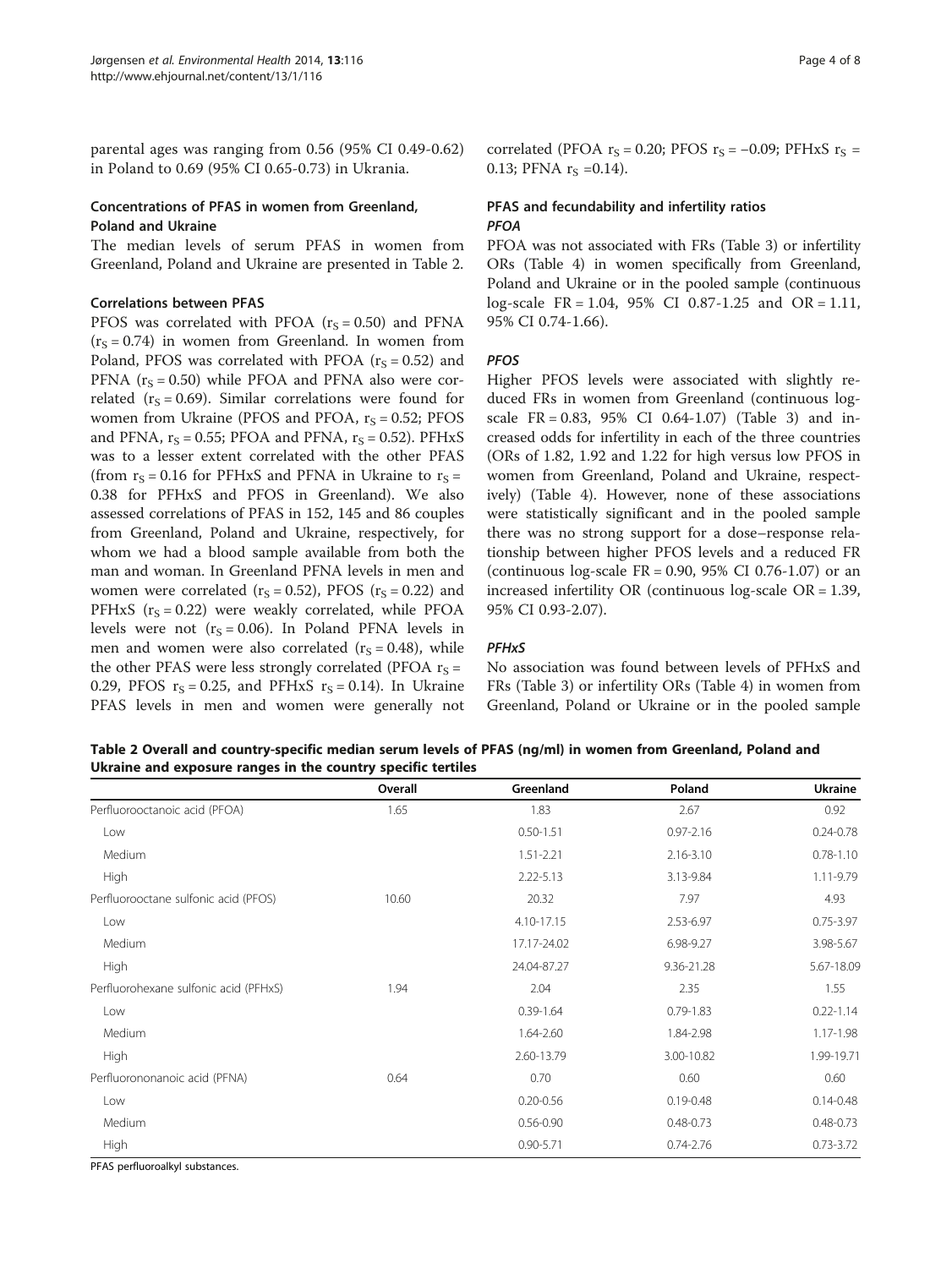|                      |     | <b>PFOA</b>         | <b>PFOS</b>           | <b>PFHxS</b>          | <b>PFNA</b>           |  |
|----------------------|-----|---------------------|-----------------------|-----------------------|-----------------------|--|
| Greenland            | N   | FR (95% CI)         | FR (95% CI)           | FR (95% CI)           | FR (95% CI)           |  |
| Low                  | 150 | 1 (Reference)       | 1 (Reference)         | 1 (Reference)         | 1 (Reference)         |  |
| Medium               | 149 | 0.95(0.72, 1.26)    | $0.80$ $(0.60, 1.05)$ | 1.05 (0.79, 1.38)     | $0.76$ (0.58, 1.00)   |  |
| High                 | 149 | 0.87(0.65, 1.18)    | $0.80$ $(0.60, 1.05)$ | 0.90(0.68, 1.19)      | $0.71$ $(0.54, 0.94)$ |  |
| Continuous log-scale | 448 | 0.97(0.73, 1.27)    | $0.83$ $(0.64, 1.07)$ | 0.97(0.78, 1.20)      | $0.72$ (0.58, 0.89)   |  |
| Poland               |     |                     |                       |                       |                       |  |
| Low                  | 68  | 1 (Reference)       | 1 (Reference)         | 1 (Reference)         | 1 (Reference)         |  |
| Medium               | 68  | 0.94(0.62, 1.42)    | $0.87$ $(0.57, 1.33)$ | $0.86$ $(0.57, 1.30)$ | 0.94(0.62, 1.41)      |  |
| High                 | 67  | 1.08 (0.71, 1.64)   | $0.90$ $(0.60, 1.37)$ | $0.94$ $(0.62, 1.42)$ | 1.31 (0.87, 1.98)     |  |
| Continuous log-scale | 203 | 1.21 (0.79, 1.84)   | $0.94$ $(0.58, 1.50)$ | $0.90$ $(0.65, 1.24)$ | 1.35 (0.93, 1.95)     |  |
| Ukraine              |     |                     |                       |                       |                       |  |
| Low                  | 96  | 1 (Reference)       | 1 (Reference)         | 1 (Reference)         | 1 (Reference)         |  |
| Medium               | 96  | 1.12 (0.78, 1.59)   | $0.89$ $(0.62, 1.27)$ | 0.85(0.59, 1.23)      | 0.79 (0.55, 1.12)     |  |
| High                 | 95  | 1.04 (0.72, 1.51)   | 0.93(0.64, 1.34)      | $1.11$ (0.78, 1.58)   | $0.88$ $(0.62, 1.26)$ |  |
| Continuous log-scale | 287 | 1.20 (0.87, 1.67)   | 1.06 (0.78, 1.45)     | 1.05(0.84, 1.31)      | $0.74$ $(0.53, 1.04)$ |  |
| Pooled sample        |     |                     |                       |                       |                       |  |
| Continuous log-scale | 938 | $1.04$ (0.87, 1.25) | $0.90$ $(0.76, 1.07)$ | $0.97$ $(0.85, 1.11)$ | $0.80$ (0.69, 0.94)   |  |

#### <span id="page-4-0"></span>Table 3 Fecundability ratios according to female serum concentrations of PFAS

FRs are presented in country-specific tertiles and according to a continuous logarithm-transformed scale.

CI confidence intervals, FR fecundability ratio, N number of women, PFAS perfluoroalkyl substances.

The FR analyses are adjusted for parity, gestational week of blood sampling, smoking status, maternal age and BMI. In addition the pooled analysis is adjusted for country.

#### Table 4 Infertility odds ratios according to female serum concentrations of PFAS

|                      | N   | n   | <b>PFOA</b><br>OR (95% CI) | n   | <b>PFOS</b><br>OR (95% CI) | <b>PFHxS</b> |                       |     | <b>PFNA</b>           |
|----------------------|-----|-----|----------------------------|-----|----------------------------|--------------|-----------------------|-----|-----------------------|
| Greenland            |     |     |                            |     |                            | n            | OR (95% CI)           | n   | OR (95% CI)           |
| Low                  | 150 | 18  | 1 (Reference)              | 14  | 1 (Reference)              | 20           | 1 (Reference)         | 12  | 1 (Reference)         |
| Medium               | 149 | 22  | 1.30 (0.66, 2.54)          | 23  | 1.73 (0.85, 3.49)          | 18           | 0.90(0.45, 1.76)      | 23  | 1.95 (0.95, 3.99)     |
| High                 | 149 | 22  | 1.57 (0.76, 3.25)          | 25  | 1.82 (0.90, 3.67)          | 24           | 1.22 (0.64, 2.36)     | 27  | 2.15 (1.05, 4.42)     |
| Continuous log-scale | 448 | 62  | 1.20 (0.61, 2.37)          | 62  | 1.74(0.97, 3.13)           | 62           | 0.99(0.59, 1.65)      | 62  | 1.97 (1.22, 3.19)     |
| Poland               |     |     |                            |     |                            |              |                       |     |                       |
| Low                  | 68  | 10  | 1 (Reference)              | 7   | 1 (Reference)              | 10           | 1 (Reference)         | 13  | 1 (Reference)         |
| Medium               | 68  | 12  | 1.25(0.50, 3.13)           | 13  | 1.93 (0.72, 5.18)          | 13           | 1.52 (0.60, 3.84)     | 11  | $0.92$ $(0.38, 2.22)$ |
| High                 | 67  | 11  | 1.41 (0.55, 3.61)          | 13  | 1.92 (0.72, 5.14)          | 10           | 1.07(0.41, 2.80)      | 9   | $0.65$ $(0.26, 1.66)$ |
| Continuous log-scale | 203 | 33  | 1.11 (0.44, 2.80)          | 33  | 2.06 (0.69, 6.12)          | 33           | 1.05(0.50, 2.20)      | 33  | $0.74$ $(0.32, 1.72)$ |
| Ukraine              |     |     |                            |     |                            |              |                       |     |                       |
| Low                  | 96  | 19  | 1 (Reference)              | 18  | 1 (Reference)              | 17           | 1 (Reference)         | 16  | 1 (Reference)         |
| Medium               | 96  | 16  | $0.66$ $(0.30, 1.45)$      | 20  | 1.51 (0.70, 3.26)          | 26           | 1.37 (0.66, 2.85)     | 22  | 1.39 (0.65, 2.97)     |
| High                 | 95  | 23  | 1.21 (0.57, 2.58)          | 20  | 1.22 (0.56, 2.65)          | 15           | $0.61$ $(0.27, 1.38)$ | 20  | 1.17 (0.54, 2.53)     |
| Continuous log-scale | 287 | 58  | $0.79$ (0.40, 1.54)        | 58  | 0.77(0.41, 1.43)           | 58           | $0.76$ $(0.47, 1.24)$ | 58  | 1.26 (0.66, 2.40)     |
| Pooled sample        |     |     |                            |     |                            |              |                       |     |                       |
| Continuous log-scale | 938 | 153 | 1.11(0.74, 1.66)           | 153 | 1.39 (0.93, 2.07)          | 153          | 0.99(0.73, 1.33)      | 153 | 1.53 (1.08, 2.15)     |

CI confidence intervals, N number of women, OR odds ratio, PFAS perfluoroalkyl substances.

The OR analyses are adjusted for parity, gestational week of blood sampling, smoking status, maternal age and BMI.

In addition the pooled analysis is adjusted for country.

FRs are presented in country-specific tertiles and according to a continuous logarithm-transformed scale.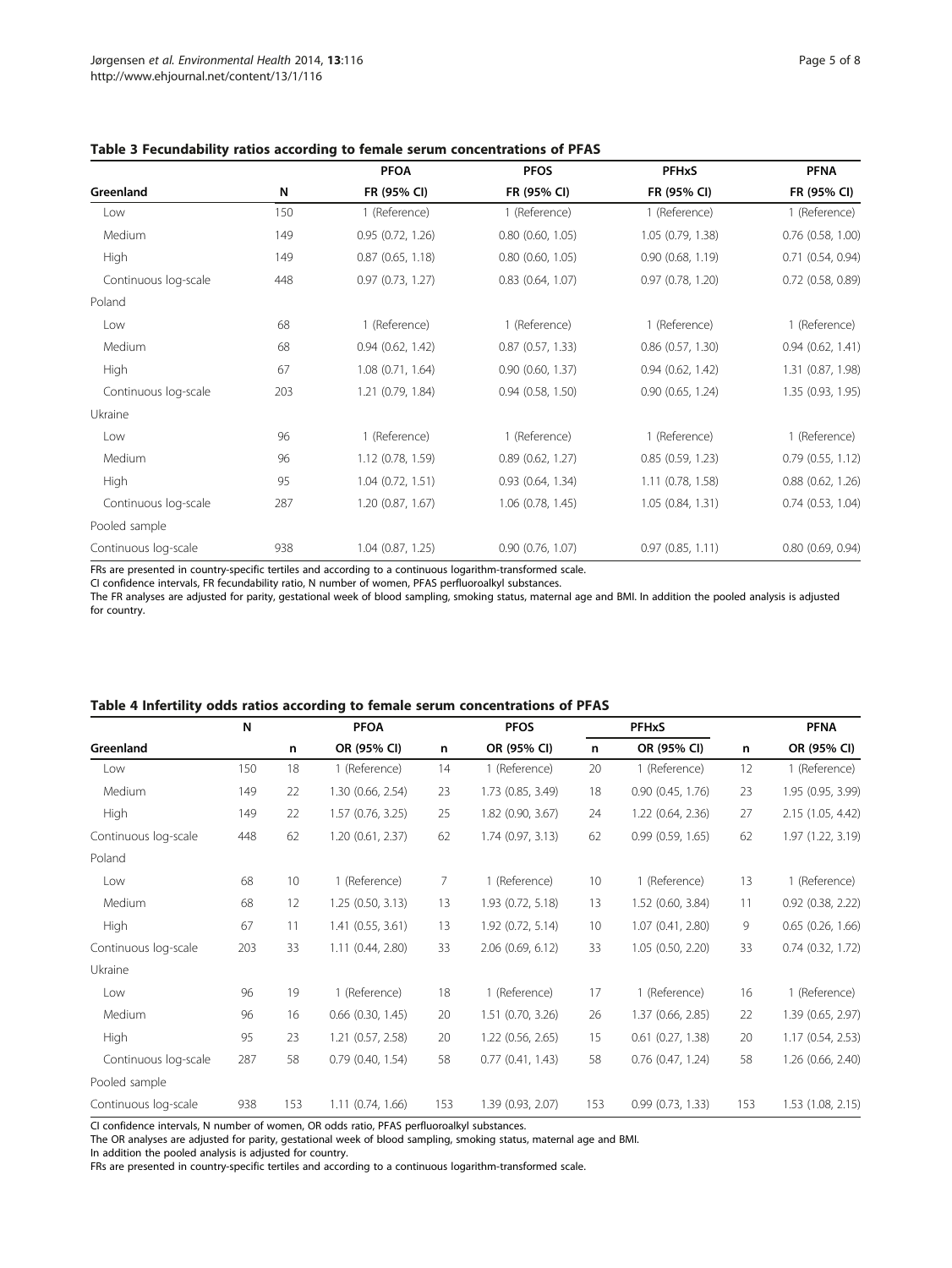(continuous log-scale FR = 0.97, 95% CI 0.85-1.11; OR = 0.99, 95% CI 0.73-1.33).

#### PFNA

Women from Greenland with higher levels of PFNA had reduced FRs (medium PFNA: FR = 0.76, 95% CI 0.58- 1.00; high PFNA: FR = 0.71, 95% CI 0.54-0.94) compared to women with low levels of PFNA (Table [3](#page-4-0)). Although not statistically significant, women from Ukraine with medium (FR = 0.79, 95% CI 0.55-1.12) and high levels (FR = 0.88, 95% CI 0.62-1.26) of PFNA also had reduced FRs. In the pooled sample, women with higher PFNA levels had significantly reduced FRs (continuous logscale FR = 0.80, 95% CI 0.69-0.94) (Table [3\)](#page-4-0). Higher PFNA levels were also associated with increased odds for infertility in women from Greenland (medium PFNA: OR = 1.95, 95% CI 0.95-3.99; high PFNA: OR = 2.15, 95% CI 1.05-4.42) and in the pooled sample (continuous logscale OR = 1.53, 95% CI 1.08-2.15) (Table [4\)](#page-4-0). In contrast, we found no association between PFNA and FRs or infertility ORs in women from Poland.

#### Supplementary findings

In a sensitivity analysis restricted to primiparous women (59% of the women were primiparous), the association between PFNA and the FR in Greenland became weaker (continuous  $log-scale FR = 0.87, 95\% CI 0.60-1.28$ ) and in the pooled sample it became null (continuous logscale FR = 0.99, 95% CI 0.80-1.22). For PFOA we found a statistically significant association between higher levels and increased FRs in women from Ukraine (continuous log-scale FR = 1.46, 95% CI 1.02-2.08) and in the pooled sample (continuous log-scale FR = 1.31, 95% CI 1.03- 1.68). For levels of PFOS and PFHxS no associations were found with the FRs for primiparous women (Additional file [1](#page-6-0): Table S1). Regarding the OR for infertility in primiparous women none of the four PFAS were associated with an increased risk of infertility in the pooled sample (Additional file [2:](#page-6-0) Table S2). Furthermore, no country-specific associations were found between PFOA, PFOS, PFHxS and PFNA and infertility ORs in primiparous women. However, these analyses were based on a limited number of cases.

In addition to the female blood samples, we had blood samples from a subset of 401 male spouses. For PFOA, PFOS and PFHxS there was no consistent association between higher exposure levels in men and prolonged TTP (Additional file [3:](#page-7-0) Table S3). However, for higher levels of PFNA the FRs were reduced in men from Greenland (continuous log-scale FR = 0.70, 95% 0.50- 0.99) and Ukraine (continuous log-scale FR = 0.60, 95% CI 0.33-1.10). In contrast, we found that higher levels of PFNA was associated with an increased FR in men from Poland (continuous log-scale FR = 1.48, 95% CI 0.86- 2.56).

#### **Discussion**

We studied the association between serum concentrations of the four most abundant PFAS and couple fecundity as measured by time taken to conceive pregnancies The study populations from Greenland, Poland and Ukraine represented populations with varying PFAS exposure levels and pregnancy planning cultures. Women had on average a 20% reduced chance of achieving pregnancy during one month and a 53% increased risk of infertility per unit increase in PFNA exposure on the log-scale. However, a sensitivity analysis of primiparous women did not unambiguously support that higher levels of PFNA are associated with longer TTP. Also, male spouses with higher levels of PFNA had longer couple TTP. PFOS was less consistently associated and PFOA and PFHxS were not associated with TTP.

Four previous studies have assessed the association between female serum levels of PFAS and female fecundity. Two of these studies involved women from Denmark, but found conflicting results. In a study from 2009 on 1240 women, Fei et al. showed that women with exposure levels of PFOS and PFOA above the 25th percentile had longer TTP than women with exposure levels below the 25th percentile [\[12\]](#page-7-0). Specifically, the chance of conceiving during one time period was approximately reduced by 30-40% for women with exposures above the lowest quartile of PFOS and PFOA. The study was based on blood samples and TTP information collected during pregnancy. In contrast, in 2012 Vestergaard et al. did not find any association between TTP and eight PFAS including PFOA, PFOS, PFHxS and PFNA in a prospective study based on 222 first pregnancy planners [\[16\]](#page-7-0). In that study women were categorized according to PFAS levels above or below the median concentrations. The median concentrations of PFOA (approximately 6 ng/ ml) and PFOS (approximately 35 ng/ml) were almost identical in these two Danish studies and at levels higher than those found in the present study in Greenland (PFOA 1.8 ng/ml, PFOS 20.3 ng/ml), Poland (PFOA 2.7 ng/ml, PFOS 8.0 ng/ml), and Ukraine (PFOA 0.9 ng/ ml, PFOS 4.9 ng/ml). In a Norwegian study from 2012 on 910 women, Whitworth et al. found increased odds for subfecundity in parous women with high levels of PFOS and PFOA [[14](#page-7-0)], but they found no association for primiparous women. The median concentrations of PFOS and PFOA were 14 ng/ml and 2 ng/ml, respectively, in the Norwegian study. In an American study from 2013 on 501 couples, Buck Louis et al. looked at couple fecundity in women from Michigan and Texas in relation to various persistent environmental pollutants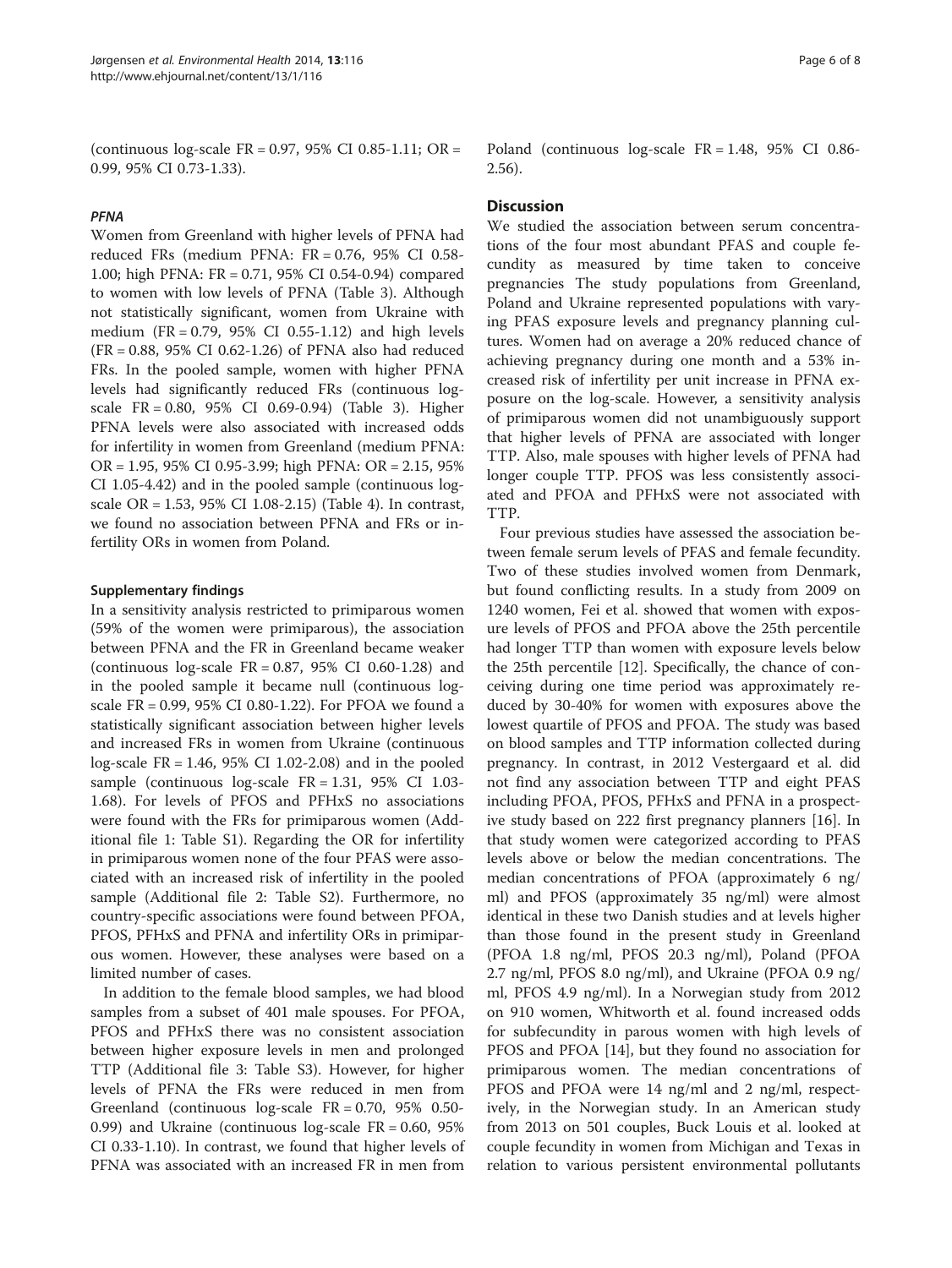<span id="page-6-0"></span>including seven PFAS [\[15](#page-7-0)]. Generally, exposure levels of PFAS in that study were low compared to other studies, and perfluorooctane sulphonamide (PFOSA) was the only PFAS that was negatively associated with couple fecundity. However, in 90% of the analyzed serum samples the level of PFOSA was below the detection limit.

Pregnancy and breastfeeding are two of the major determinants of female PFAS serum concentrations. Maternal PFAS levels are reduced during pregnancy because of the dilution effect of an increased blood volume, and levels are inversely associated with the duration of breastfeeding because of transfer from mother to child [[20,21\]](#page-7-0). In parous women, the serum PFAS concentration increases with the time since the last pregnancy and breastfeeding period. Parous women with longer TTP for a current pregnancy may therefore be recorded with higher levels of PFAS than women with shorter inter-pregnancy intervals if the blood sample is collected during pregnancy. Thus, including parous women may introduce reverse causality between increased PFAS levels and prolonged TTP [\[16\]](#page-7-0). The large majority of participants from Poland and Ukraine were primiparous, but of the women from Greenland only 118 (31%) were first-time mothers. When we restricted the analyses to these primiparous women the association with PFNA practically disappeared.

Substantial differences were found between the study populations from Greenland, Poland and Ukraine in exposure levels of PFOS with median levels at concentrations four times higher in women from Greenland than from Ukraine. Also, for PFOA we found large exposure differences with women from Poland exposed to almost three times higher levels of PFOA than women from Ukraine. In contrast, we found that exposure levels of PFNA and PFHxS were similar in the three study populations. Thus, the lack of association between PFNA and TTP in women from Poland cannot be explained by lower exposure levels in these women.

TTP is a measure that reflects both the male and female reproductive capability as well as the early survival of the fetus. So, the TTP in itself does not indicate if a delayed conception is caused by male or female factors. Moreover, in Greenland a close correlation was found between levels of PFNA in women and men  $(r<sub>S</sub> = 0.52)$ , and couple TTP was similarly associated with female serum levels of PFNA as with male serum levels of PFNA.

Although numerous studies in experimental animals documents toxic effects of PFAS on several organ systems, there are no animal experimental data that directly demonstrates effects on male or female fecundity and possible mechanisms remain speculative [\[7,8](#page-7-0)]. Also, it is not clear how PFAS might interfere with human fecundity For instance disturbance of the menstrual cycle [[22](#page-7-0)] and risk of miscarriage [[23,24\]](#page-7-0) is not clearly related to PFAS exposure. On the other hand there is limited

evidence that some PFAS are associated with reduced semen quality [\[19](#page-7-0)]. This is the first study to examine TTP in relation to both male and female PFAS exposure.

The study has a number of limitations that need consideration. The time window of interest is from the time of the first pregnancy attempt onwards, and our measurement of PFAS levels during pregnancy may not be representative for this period. Especially the transplacental transfer from mother to child and dilution because of increased blood volume seem to impact the serum concentrations of PFAS in pregnancy [\[6](#page-7-0)]. We adjusted for the gestational week of blood sampling, but still we cannot exclude the possibility of non-differential misclassification especially in women from Poland who had blood samples collected late in pregnancy (median collection time being gestational week 33). Furthermore, women who failed to conceive or had an early miscarriage were not included in the study. Delayed time to pregnancy because of miscarriage caused by PFAS exposure would not be detected. Only women who plan or partly plan a pregnancy can report a TTP and those who become pregnant despite use of birth control have no eligible TTP value.

Couple fecundity is the chance to conceive during one menstrual cycle, and group-based TTP information from a large sample of couples might provide a good approximation of fecundity in relevant groups of interest. However, several determinants are important for the comparability of TTP and couple fecundity. Couples have to stop using birth control and start attempting pregnancy at an exact time-point with regular unprotected intercourse for the TTP to be a valid measure of fecundity. Obviously, cultural and possibly behavioural differences regarding pregnancy planning exist between the three study populations [\[17\]](#page-7-0) that might affect this approximation of the TTP as a measure of couple fecundity. Nevertheless, this study does not support a role of PFOA, PFOS and PFHxS on human fecundity. For PFNA we found that women with higher levels took longer time to achieve pregnancy and had an increased risk of infertility than women with lower exposure levels. However, this association was not consistently found in all three study populations despite similar exposure levels, and generally the analysis of primiparous women did not support an association between PFAS and TTP.

## Additional files

[Additional file 1: Table S1.](http://www.biomedcentral.com/content/supplementary/1476-069X-13-116-S1.doc) Fecundability ratios in primiparous women according to female serum concentrations of PFAS. FRs are presented overall and specifically for Greenland, Poland and Ukraine. The tertiles are based on the PFAS limits in the main analysis.

[Additional file 2: Table S2.](http://www.biomedcentral.com/content/supplementary/1476-069X-13-116-S2.doc) Infertility odds ratios according to female serum concentrations of PFAS in primiparous women. FRs are presented